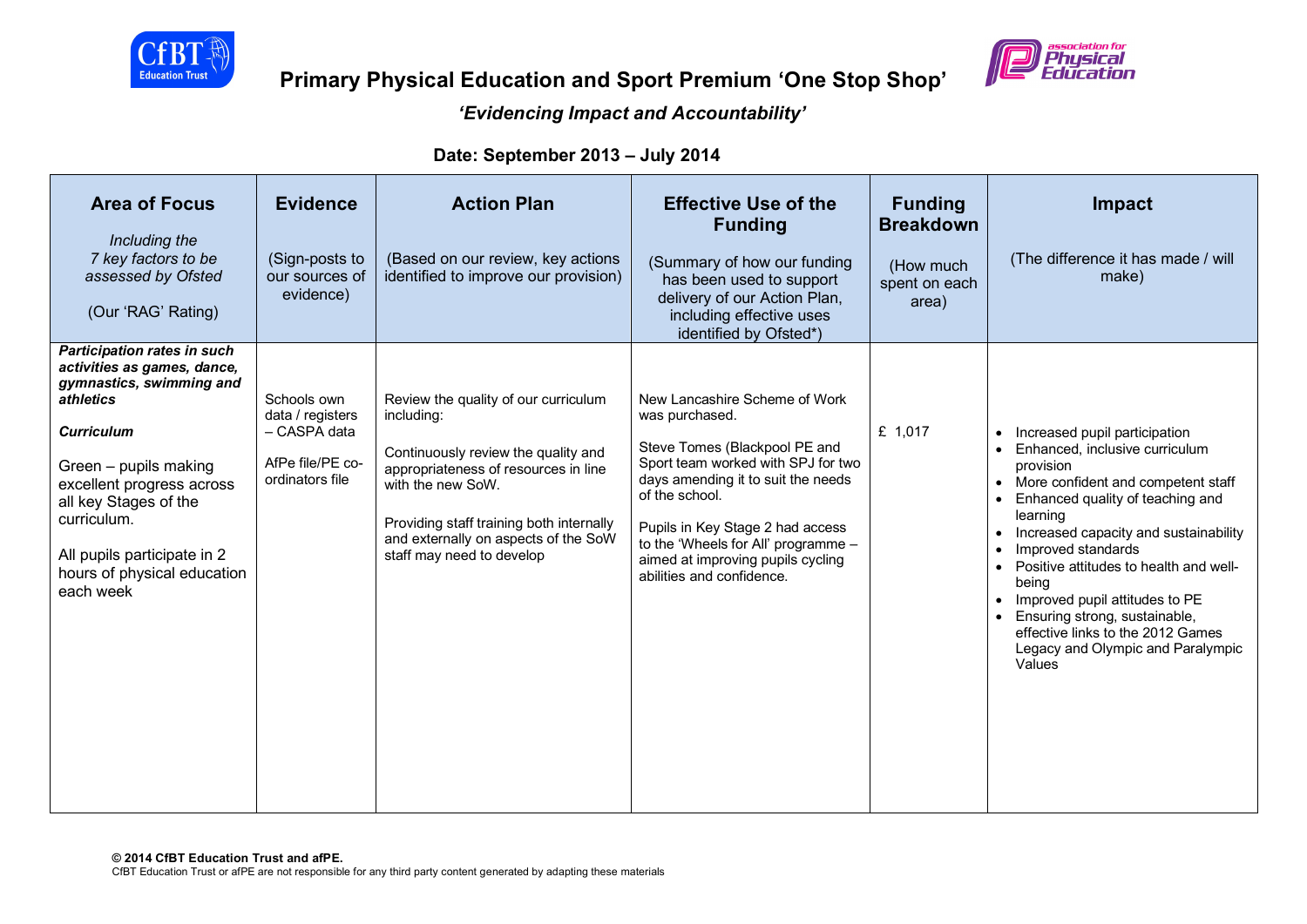



| <b>Area of Focus</b><br>Including the<br>7 key factors to be<br>assessed by Ofsted<br>(Our 'RAG' Rating) | <b>Evidence</b><br>(Sign-posts to<br>our sources of<br>evidence)                  | <b>Action Plan</b><br>(Based on our review, key actions<br>identified to improve our provision)                                                                                                                                                                                                                                                                                                                                                                                                                                                                                                                                                                                                                                             | <b>Effective Use of the</b><br><b>Funding</b><br>(Summary of what our funding<br>has been used for, including<br>effective uses identified by<br>Ofsted*)                                                                                                                                                                                                                                                                                                                                                                                                                                                                           | <b>Funding</b><br><b>Breakdown</b><br>(How much<br>spent on each<br>area) | <b>Impact</b><br>(The difference it has made / will<br>make)                                                                                                                                                                                                                                                                                                                                                                                                                                                                                                                                                                                                                                                      |
|----------------------------------------------------------------------------------------------------------|-----------------------------------------------------------------------------------|---------------------------------------------------------------------------------------------------------------------------------------------------------------------------------------------------------------------------------------------------------------------------------------------------------------------------------------------------------------------------------------------------------------------------------------------------------------------------------------------------------------------------------------------------------------------------------------------------------------------------------------------------------------------------------------------------------------------------------------------|-------------------------------------------------------------------------------------------------------------------------------------------------------------------------------------------------------------------------------------------------------------------------------------------------------------------------------------------------------------------------------------------------------------------------------------------------------------------------------------------------------------------------------------------------------------------------------------------------------------------------------------|---------------------------------------------------------------------------|-------------------------------------------------------------------------------------------------------------------------------------------------------------------------------------------------------------------------------------------------------------------------------------------------------------------------------------------------------------------------------------------------------------------------------------------------------------------------------------------------------------------------------------------------------------------------------------------------------------------------------------------------------------------------------------------------------------------|
| <b>Extra-Curricular - Green</b>                                                                          | • After school<br>registers<br>• Newspaper<br>cuttings<br>• AfPe evidence<br>file | Review the quality of our extra-<br>curricular provision including:<br>• Range of activities offered - look to<br>offer a wide range of activities<br>• Ensure the enhancement and<br>extension of our curriculum<br>provision - comes in line with<br>School Games calendar<br>$\bullet$ Inclusion<br>• The promotion of active, healthy<br>lifestyles - MEND programme,<br>work with the schools learning<br>mentor and health practitioner<br>• Quality and qualifications of staff<br>providing the activity $-$ in line with<br>AfPe guidlines<br>• Access to facilities (on-site / off-<br>site)<br>• Pupil needs/interests (Pupil Voice)<br>- school council given the<br>opportunity to comment on the<br>quality of clubs on offer | Pupils attended an extra<br>curricular multi skills club<br>at highfield Humanities<br>College for weekly<br>sessions delivered by<br>specialist coaches. These<br>skills sessions are<br>accessed by pupils in Key<br>Stages 2,3 and 4 and the<br>specialist coaches work<br>alongside Park schools<br><b>HLTA's and Support</b><br>assistants in delivering the<br>sessions. The club is<br>community based with<br>other mainstream and<br>Special Schools also in<br>attendance.<br>Coaches provide support<br>at the FA Mash Up weekly<br>football club. Up to 20<br>pupils regularly attend the<br>club<br>Coach provide supp | £750                                                                      | Increased pupil participation<br>Enhanced, extended, inclusive extra-<br>curricular provision<br>More confident and competent staff<br>$\bullet$<br>Enhanced quality of delivery of<br>activities<br>Increased staffing capacity and<br>sustainability<br>Improved standards<br>$\bullet$<br>Positive attitudes to health and well-<br>being<br>Improved behaviour and attendance<br>and reduction of low level disruption<br>Improved pupil attitudes to PESS<br>$\bullet$<br>Positive impact on whole school<br>$\bullet$<br>improvement<br>Easier pupil management<br>$\bullet$<br>Enhanced communication with<br>parents / carers<br>Clearer talent pathways<br>$\bullet$<br>Increased school-community links |
| <b>Area of Focus</b>                                                                                     | <b>Evidence</b>                                                                   | <b>Action Plan</b>                                                                                                                                                                                                                                                                                                                                                                                                                                                                                                                                                                                                                                                                                                                          | <b>Effective Use of the</b><br><b>Funding</b>                                                                                                                                                                                                                                                                                                                                                                                                                                                                                                                                                                                       | <b>Funding</b><br><b>Breakdown</b>                                        | <b>Impact</b>                                                                                                                                                                                                                                                                                                                                                                                                                                                                                                                                                                                                                                                                                                     |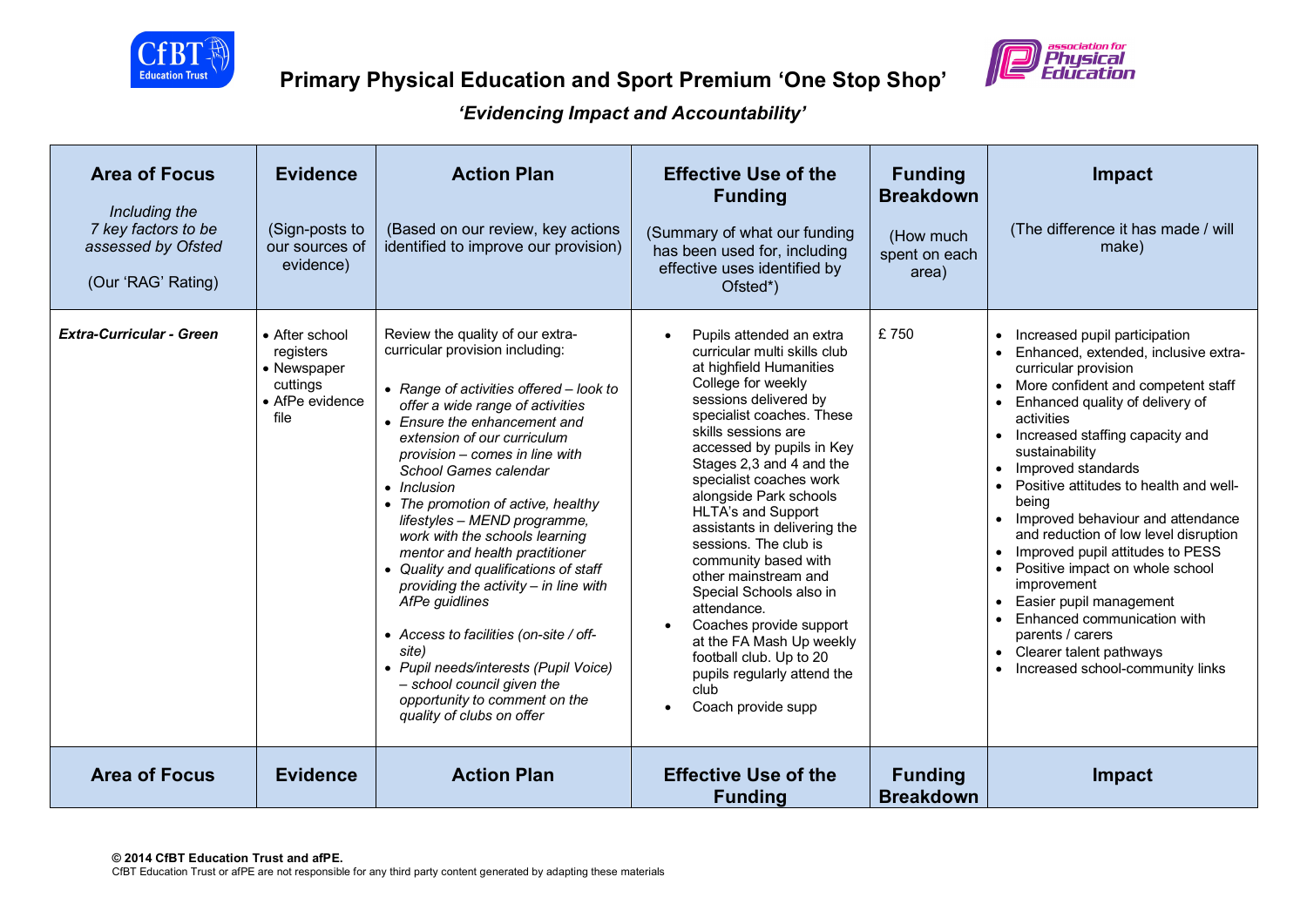



| Including the<br>7 key factors to be<br>assessed by Ofsted<br>(Our 'RAG' Rating)                        | (Sign-posts to<br>our sources of<br>evidence)                                                                                                                                                                                              | (Based on our review, key actions<br>identified to improve our provision)                                                                                                                                                                                                                                                                                                                                                 | (Summary of what our funding<br>has been used for, including<br>effective uses identified by<br>Ofsted*)                                                                                                                                                                                                                                                                                                                                                                 | (How much<br>spent on each<br>area) | (The difference it has made / will<br>make)                                                                                                                                                                                                                                                                                                                                                                                    |
|---------------------------------------------------------------------------------------------------------|--------------------------------------------------------------------------------------------------------------------------------------------------------------------------------------------------------------------------------------------|---------------------------------------------------------------------------------------------------------------------------------------------------------------------------------------------------------------------------------------------------------------------------------------------------------------------------------------------------------------------------------------------------------------------------|--------------------------------------------------------------------------------------------------------------------------------------------------------------------------------------------------------------------------------------------------------------------------------------------------------------------------------------------------------------------------------------------------------------------------------------------------------------------------|-------------------------------------|--------------------------------------------------------------------------------------------------------------------------------------------------------------------------------------------------------------------------------------------------------------------------------------------------------------------------------------------------------------------------------------------------------------------------------|
| <b>Participation and success in</b><br>competitive school sports<br>Green<br>How inclusive the physical | • Schools own<br>data /<br>registers<br>$\bullet$ SGO<br>• Calendar of<br>events /<br>fixture lists<br>$\bullet$ afPE<br>evidence file<br>• Curriculum                                                                                     | • Review our strategy for engaging in<br>competition<br>• Engage with our School Games<br>Organiser (SGO)<br>• Engage more staff / parents /<br>volunteers / young leaders<br>• Improve links with other schools<br>Review the quality of our curriculum                                                                                                                                                                  | • Paying staff or external sports<br>coaches to run competitions, or<br>to increase pupils' participation in<br>national school games<br>competitions<br>• Coaches to help deliver pre<br>competition training.<br>• Up skilling of staff.<br>• Membership of the Special<br>School Sports association, which<br>organise competitions throughout<br>the year.<br>• Use of external coaches to<br>deliver pre competition training.<br>• Purchasing specialist equipment | £1,415                              | Increased pupil participation<br><b>Extended provision</b><br>$\bullet$<br>Increased staffing capacity<br>Improved positive attitudes to health<br>and well-being and PESS<br>Clearer talent pathways<br>$\bullet$<br>Ensuring strong, sustainable, effective<br>links to the 2012 Games Legacy and<br>Olympic and Paralympic Values<br>Positive impact on middle leadership<br>• Other<br>• A more inclusive curriculum which |
| education curriculum is<br>Green                                                                        | plan<br>• Long, medium<br>and short-<br>Term plans<br>• Planning for<br>Gifted and<br><b>SEND pupils</b><br>• Pupil<br>Progress<br>Reports (The<br>progress<br>pupils make<br>relative to<br>their starting<br>points, ability<br>and age) | including:<br>• Breadth and Balance<br>• Accessibility of all the activities<br>• Use of TA's to support learning<br>• Quality of teaching and learning<br>• Staff Professional Learning (PL)<br>• Access to facilities / resources<br>• Pupil Needs (Pupil Voice)<br>• Other<br>Discussions with individual pupils and<br>liaison with parents / carers<br>Check equipment to ensure it meets<br>the needs of our pupils | and teaching resources to<br>develop a fully inclusive<br>curriculum<br>• Introducing basic movement skills<br>in the Early Years / Foundation<br>Stage<br>• PL for staff to increase subject<br>knowledge and confidence in PE<br>• Employing expert advice to<br>evaluate strengths and<br>weaknesses in PESS and<br>implement plans for improvement                                                                                                                   | £150                                | inspires and engages all pupils<br>More confident and competent staff<br>$\bullet$<br>Enhanced quality of teaching and<br>$\bullet$<br>learning<br>Increased capacity and sustainability<br>$\bullet$<br>Other<br>$\bullet$                                                                                                                                                                                                    |
| <b>Area of Focus</b>                                                                                    | <b>Evidence</b>                                                                                                                                                                                                                            | <b>Action Plan</b>                                                                                                                                                                                                                                                                                                                                                                                                        | <b>Effective Use of the</b>                                                                                                                                                                                                                                                                                                                                                                                                                                              | <b>Funding</b>                      | <b>Impact</b>                                                                                                                                                                                                                                                                                                                                                                                                                  |

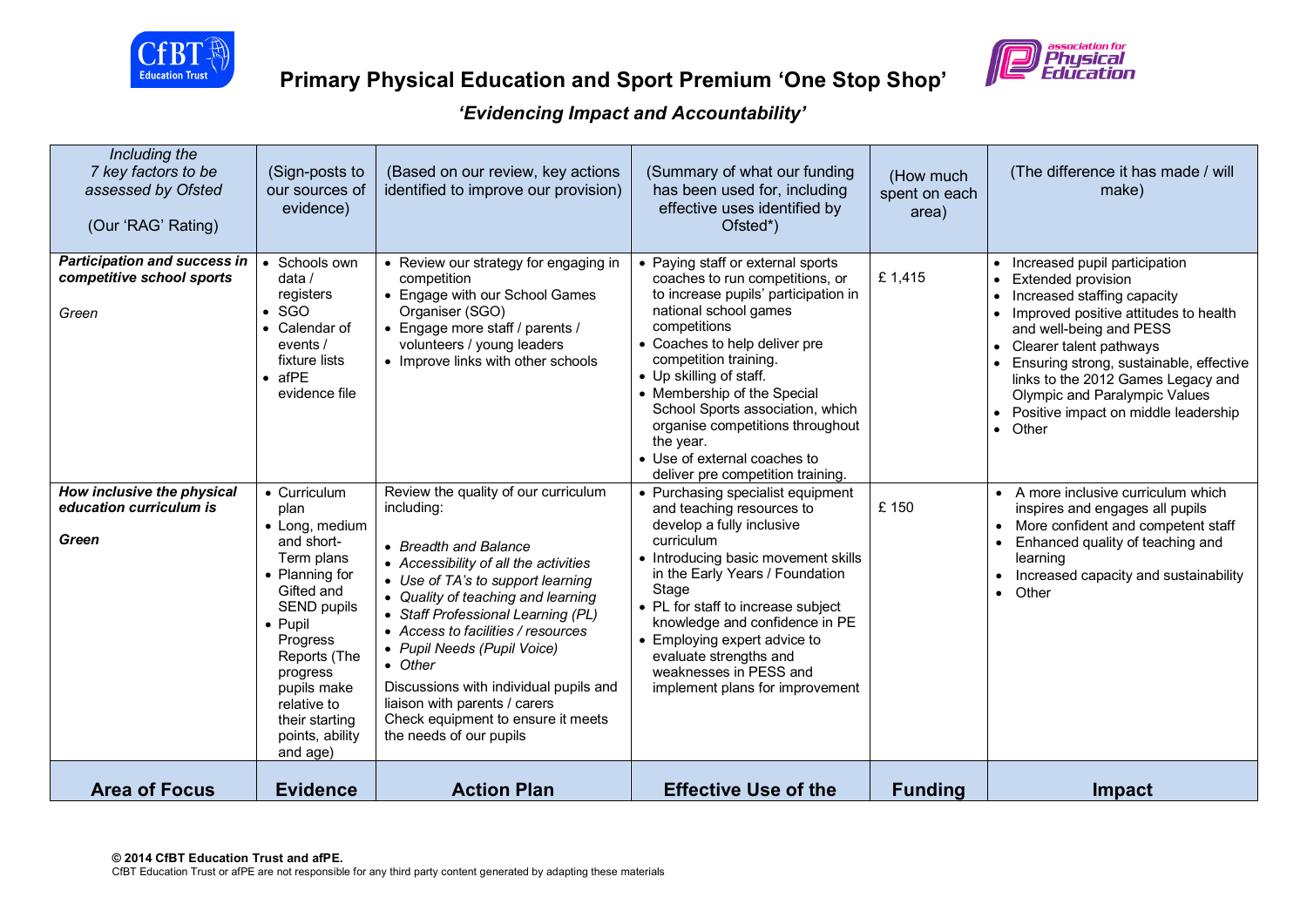



| Including the<br>7 key factors to be<br>assessed by Ofsted<br>(Our 'RAG' Rating)          | (Sign-posts to<br>our sources of<br>evidence)                                    | (Based on our review, key actions<br>identified to improve our provision)                                                                                                                                                                                                                                                                                                                                                                                                                                                                                                                                                                             | <b>Funding</b><br>(Summary of what our funding<br>has been used for, including<br>effective uses identified by<br>Ofsted*)                                                                                                                                                                                                                                                                                                                                               | <b>Breakdown</b><br>(How much<br>spent on each<br>area) | (The difference it has made / will<br>make)                                                                                                                                                                                                                                                                                                                                                                                                                                                                                                                                                                                                                                                                                                                                                    |
|-------------------------------------------------------------------------------------------|----------------------------------------------------------------------------------|-------------------------------------------------------------------------------------------------------------------------------------------------------------------------------------------------------------------------------------------------------------------------------------------------------------------------------------------------------------------------------------------------------------------------------------------------------------------------------------------------------------------------------------------------------------------------------------------------------------------------------------------------------|--------------------------------------------------------------------------------------------------------------------------------------------------------------------------------------------------------------------------------------------------------------------------------------------------------------------------------------------------------------------------------------------------------------------------------------------------------------------------|---------------------------------------------------------|------------------------------------------------------------------------------------------------------------------------------------------------------------------------------------------------------------------------------------------------------------------------------------------------------------------------------------------------------------------------------------------------------------------------------------------------------------------------------------------------------------------------------------------------------------------------------------------------------------------------------------------------------------------------------------------------------------------------------------------------------------------------------------------------|
| The range of provisional<br>and alternative sporting<br><i>activities</i><br><b>Amber</b> | • Curricular and<br>extra-curricular<br>plans<br>• Registers of<br>participation | Review the quality of our extra-<br>curricular provision including:<br>• Range of activities offered<br>• The enhancement and extension of<br>our curriculum provision<br>• Inclusion<br>• The promotion of active, healthy<br>lifestyles<br>• Quality and qualifications of staff<br>providing the activity<br>• The time of day when activities are<br>offered<br>• Access to facilities (on-site / off-<br>site)<br>• Pupil needs/interests (Pupil Voice)<br>• Partnerships and links with clubs<br>• Talent provision<br>• Staff Professional Learning (PL)<br>• Other<br>Discussions with individual pupils and<br>liaison with parents / carers | Paying for transport and access<br>to indoor leisure facilities<br>Introducing new initiatives<br>Purchasing specialist<br>equipment and teaching<br>resources to develop a non-<br>traditional activity<br>Employing specialist PE<br>$\bullet$<br>teachers or qualified coaches to<br>increase subject knowledge<br>and confidence<br>Buying into local, existing<br>sports networks<br>Use of external coaches to offer<br>a range of extra curricular<br>activiites. | £1,017                                                  | • Extended, alternative provision<br>• Engaged or re-engaged disaffected<br>pupils<br>• Increased pupil participation<br>• More confident and competent staff<br>Enhanced quality of delivery of<br>activities<br>• Increased staffing capacity and<br>sustainability<br>• Improved standards<br>• Positive attitudes to health and well-<br>being<br>• Improved behaviour and attendance<br>and reduction of low level disruption<br>• Improved pupil attitudes to PESS<br>• Positive impact on whole school<br>improvement<br>• Enhanced communication with<br>parents / carers<br>• Increased school-community links<br>Ensuring strong, sustainable, effective<br>links to the 2012 Games Legacy and<br>Olympic and Paralympic Values<br>• Positive impact on middle leadership<br>• Other |
| <b>Area of Focus</b>                                                                      | <b>Evidence</b>                                                                  | <b>Action Plan</b>                                                                                                                                                                                                                                                                                                                                                                                                                                                                                                                                                                                                                                    | <b>Effective Use of the</b>                                                                                                                                                                                                                                                                                                                                                                                                                                              | <b>Funding</b>                                          | <b>Impact</b>                                                                                                                                                                                                                                                                                                                                                                                                                                                                                                                                                                                                                                                                                                                                                                                  |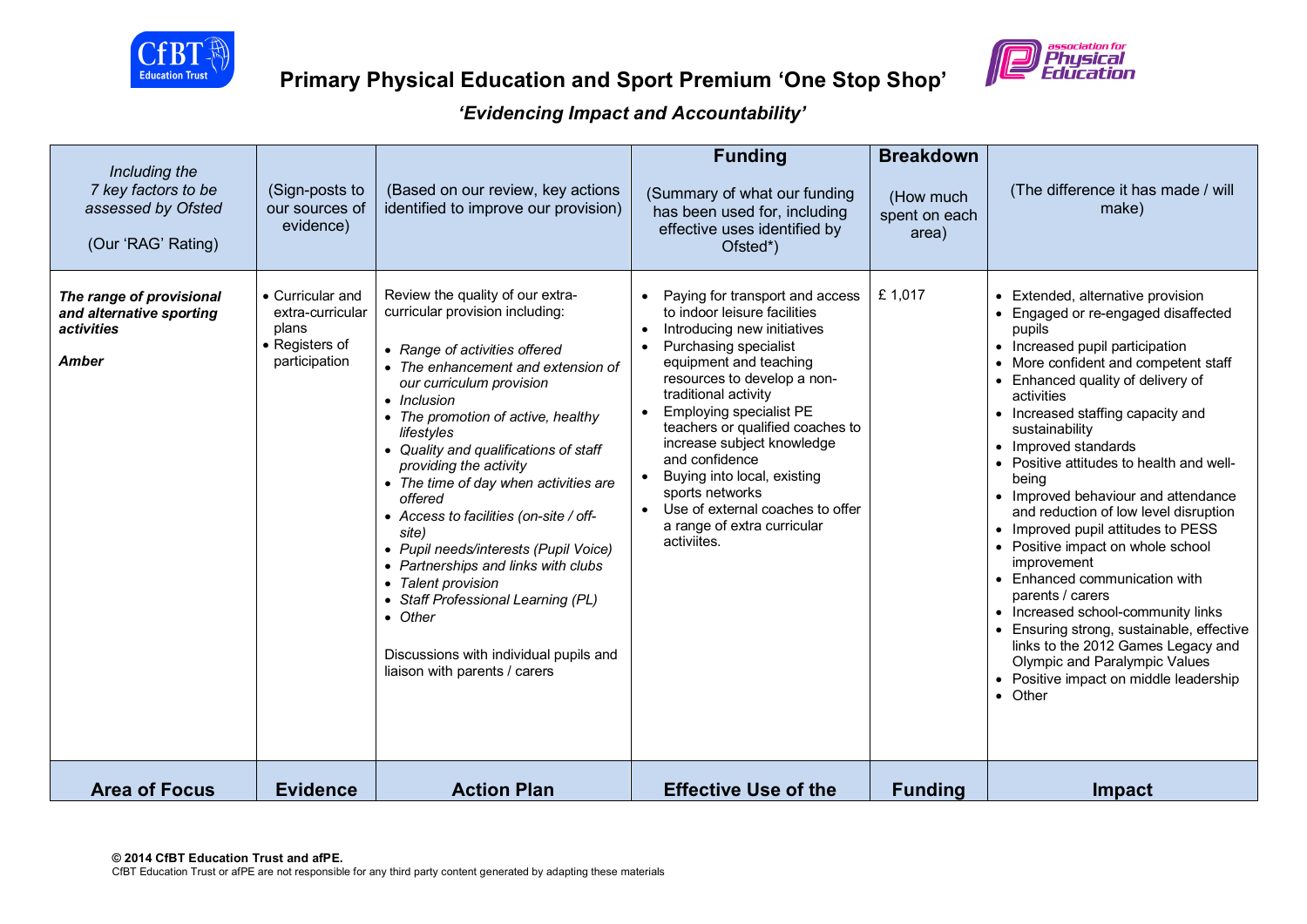



| Including the<br>7 key factors to be<br>assessed by Ofsted<br>(Our 'RAG' Rating)                     | (Sign-posts to<br>our sources of<br>evidence)                                                                                                                                                                                               | (Based on our review, key actions<br>identified to improve our provision)                                                                                                        | <b>Funding</b><br>(Summary of what our funding<br>has been used for, including<br>effective uses identified by<br>Ofsted*)                                                         | <b>Breakdown</b><br>(How much<br>spent on each<br>area) | (The difference it has made / will<br>make)                                                                                                                                                                                                                                                                                                                                                                                               |
|------------------------------------------------------------------------------------------------------|---------------------------------------------------------------------------------------------------------------------------------------------------------------------------------------------------------------------------------------------|----------------------------------------------------------------------------------------------------------------------------------------------------------------------------------|------------------------------------------------------------------------------------------------------------------------------------------------------------------------------------|---------------------------------------------------------|-------------------------------------------------------------------------------------------------------------------------------------------------------------------------------------------------------------------------------------------------------------------------------------------------------------------------------------------------------------------------------------------------------------------------------------------|
| Partnership work on<br>physical education with<br>other schools and other<br>local partners<br>Green | • Membership<br>of networks<br>$\bullet$ School /<br>Subject Action<br>Plans /<br>minutes<br>• Attendance at<br>PE Forums<br>$\bullet$ afPE PL<br>• YST PL<br>$\bullet$ School - club<br>Links data<br>• Governors'<br>minutes /<br>reports | Review our partnerships and<br>$\bullet$<br>membership of networks<br>Do you attend local PESS<br>$\bullet$<br>forums?<br>Identify any new possible<br>$\bullet$<br>partnerships | Buying into existing local sports<br>networks<br>Employing expert advice to<br>$\bullet$<br>evaluate strengths and<br>weaknesses in PESS and<br>implement plans for<br>improvement | £ 650                                                   | Increased staff knowledge and<br>understanding<br>More sustainable workforce<br>$\bullet$<br>Enhanced quality of provision<br>$\bullet$<br>Increased pupil participation in<br>$\bullet$<br>competitive activities<br>Increased range of opportunities<br>$\bullet$<br>The sharing of best practice<br>$\bullet$<br>Increased pupil awareness of<br>opportunities available in the<br>community<br>• Positive impact on middle leadership |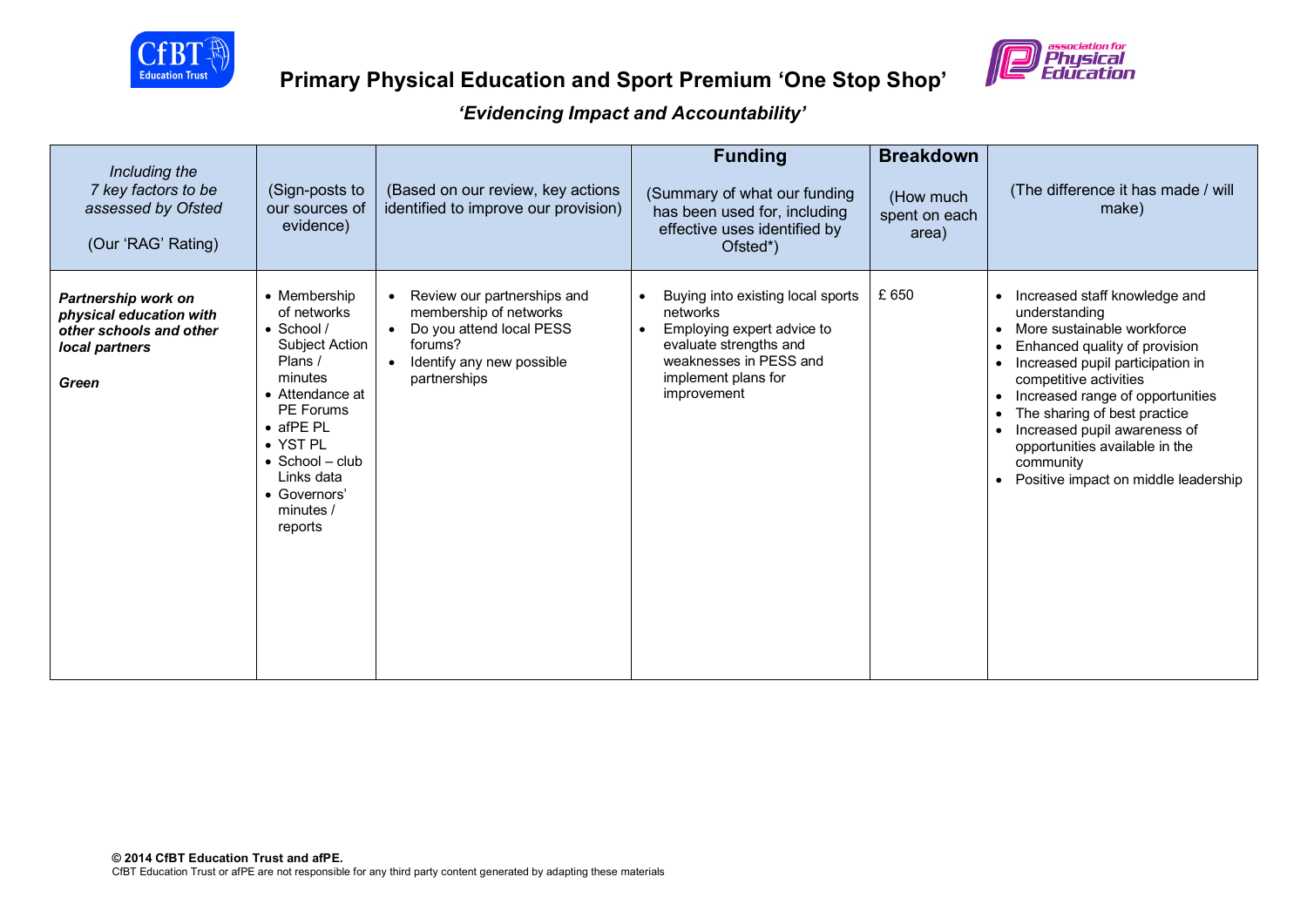



| <b>Area of Focus</b><br>Including the<br>7 key factors to be<br>assessed by Ofsted<br>(Our 'RAG' Rating)                                                                     | <b>Evidence</b><br>(Sign-posts to<br>our sources of<br>evidence)                                    | <b>Action Plan</b><br>(Based on our review, key actions<br>identified to improve our provision)                                                                                                                                                                                                                                                                                                                                                                                                                                                                                                                                                                                                                             | <b>Effective Use of the</b><br><b>Funding</b><br>(Summary of what our funding<br>has been used for, including<br>effective uses identified by<br>Ofsted*)                                                                                                                                                                                                                                                                                                                | <b>Funding</b><br><b>Breakdown</b><br>(How much<br>spent on each<br>area) | Impact<br>(The difference it has made / will<br>make)                                                                                                                                                                                                                                                                                                                                                                                                                                                                                                                                                                                                                                      |
|------------------------------------------------------------------------------------------------------------------------------------------------------------------------------|-----------------------------------------------------------------------------------------------------|-----------------------------------------------------------------------------------------------------------------------------------------------------------------------------------------------------------------------------------------------------------------------------------------------------------------------------------------------------------------------------------------------------------------------------------------------------------------------------------------------------------------------------------------------------------------------------------------------------------------------------------------------------------------------------------------------------------------------------|--------------------------------------------------------------------------------------------------------------------------------------------------------------------------------------------------------------------------------------------------------------------------------------------------------------------------------------------------------------------------------------------------------------------------------------------------------------------------|---------------------------------------------------------------------------|--------------------------------------------------------------------------------------------------------------------------------------------------------------------------------------------------------------------------------------------------------------------------------------------------------------------------------------------------------------------------------------------------------------------------------------------------------------------------------------------------------------------------------------------------------------------------------------------------------------------------------------------------------------------------------------------|
| <b>Links with other subjects</b><br>that contribute to pupils'<br>overall achievement and<br>their greater spiritual, moral<br>social and cultural skills<br>(SMSC)<br>Green | • Whole School<br>Plan / SEF<br>• PE Subject<br>Plan<br>• Whole school<br>policies / PE<br>policies | • Review the contribution of PESS to<br>whole school priorities<br>• Ensure your vision for PESS is<br>developed to reflect contribution to<br><b>SMSC</b><br>• Meet with other Subject Co-<br>ordinators and share the<br>contribution PESS can make<br>across the curriculum<br>• Other Subject Co-ordinators to<br>identify how their subject areas can<br>contribute to learning in PE<br>• Share effective practice<br>• Ensure professional learning<br>opportunities are provided as<br>required to up skill staff<br>• Identify the positive impact that<br>PESS has on:<br>Academic achievement<br>(e.g. literacy and numeracy)<br>Behaviour and safety<br>٠<br>Attendance<br>Health and well-being<br><b>SMSC</b> | • Employing expert advice to<br>evaluate the school's current<br>strengths and weaknesses in PE<br>and sport, and implement plans<br>for improvement<br>• Providing PL on how to teach PE<br>effectively<br>• Employing specialist PE teachers<br>/ coaches to work alongside<br>teachers in lessons to increase<br>their subject knowledge<br>• Ensuring that once PESS subject<br>knowledge is secure, all staff<br>support and implement cross<br>curricular learning | £750                                                                      | Whole school targets met more<br>$\bullet$<br>effectively<br>Academic achievement enhanced<br>$\bullet$<br>Pupils understand the value of PESS<br>$\bullet$<br>to their learning across the school<br>Staff across the school can start to<br>$\bullet$<br>make the links across subjects and<br>themes including PE<br>Pupil concentration, commitment,<br>$\bullet$<br>self-esteem and behaviour enhanced<br>Positive behaviour and a sense of fair<br>$\bullet$<br>play enhanced<br>Good citizenship promoted<br>$\bullet$<br>Ensuring strong, sustainable,<br>effective links to the 2012 Games<br>Legacy and Olympic and Paralympic<br>Values<br>Positive impact on Middle Leadership |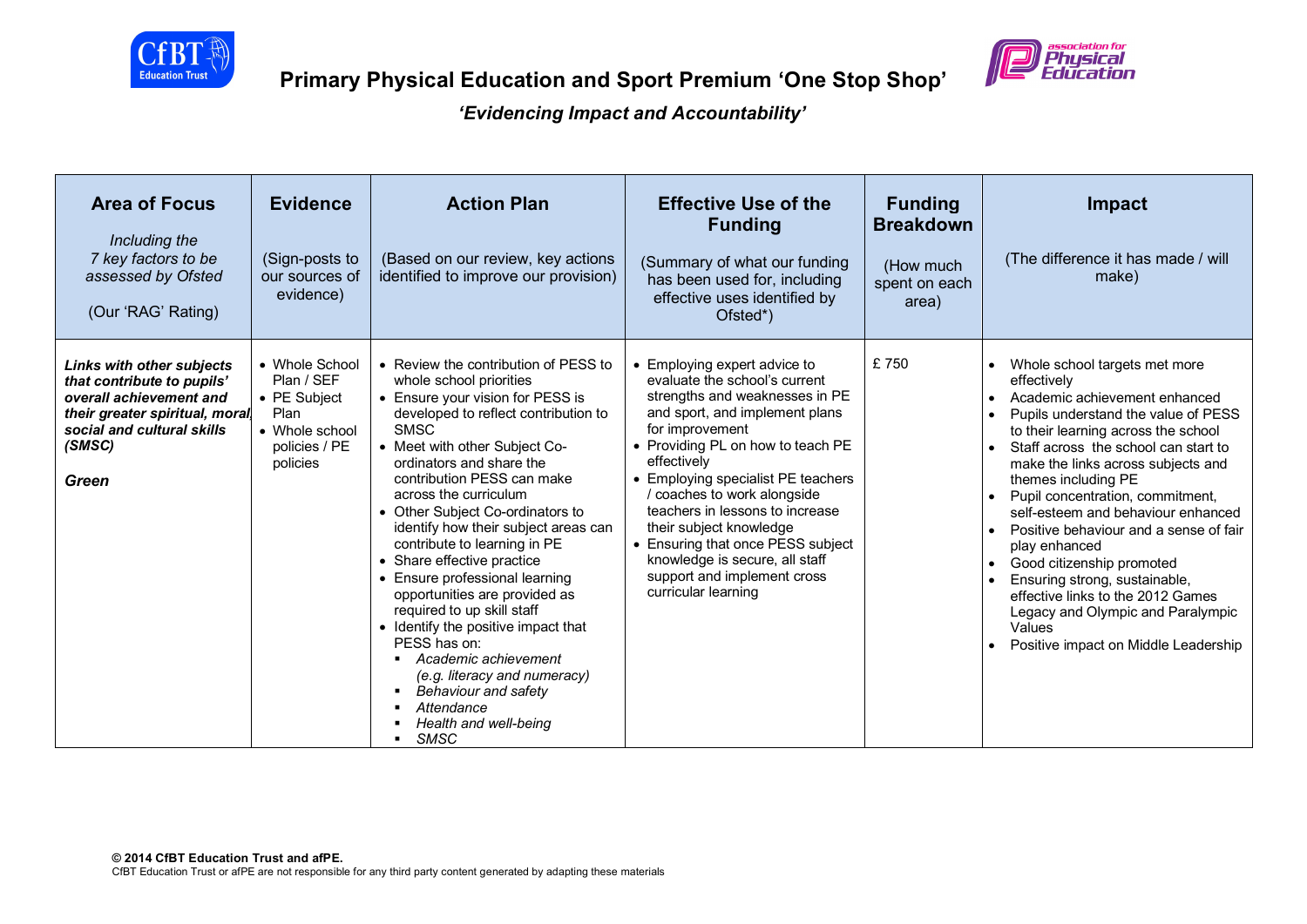



| <b>Area of Focus</b><br>Including the<br>7 key factors to be<br>assessed by Ofsted<br>(Our 'RAG' Rating) | <b>Evidence</b><br>(Sign-posts to<br>our sources of<br>evidence)                                                                                                                                                                                                                                                                                  | <b>Action Plan</b><br>(Based on our review, key actions<br>identified to improve our provision)                                                                                                                                                                                                                                                                              | <b>Effective Use of the</b><br><b>Funding</b><br>(Summary of what our funding<br>has been used for, including<br>effective uses identified by<br>Ofsted*)                                                                                                                                                                              | <b>Funding</b><br><b>Breakdown</b><br>(How much<br>spent on each<br>area) | <b>Impact</b><br>(The difference it has made / will<br>make)                                                                                                                                                                                                                                |
|----------------------------------------------------------------------------------------------------------|---------------------------------------------------------------------------------------------------------------------------------------------------------------------------------------------------------------------------------------------------------------------------------------------------------------------------------------------------|------------------------------------------------------------------------------------------------------------------------------------------------------------------------------------------------------------------------------------------------------------------------------------------------------------------------------------------------------------------------------|----------------------------------------------------------------------------------------------------------------------------------------------------------------------------------------------------------------------------------------------------------------------------------------------------------------------------------------|---------------------------------------------------------------------------|---------------------------------------------------------------------------------------------------------------------------------------------------------------------------------------------------------------------------------------------------------------------------------------------|
| Review the impact that the<br>funding has had on other<br>factors<br>Green                               | • Used afPE<br>Framework<br>for Review to<br>generate<br><b>PESS Action</b><br>Plan<br>• Staff PL<br>Record<br>• SMT QA<br>strategies for<br>planning<br>$\bullet$ Lesson<br>observations<br>• Pupil voice<br>• Pupil progress<br>(achievement<br>and<br>attainment)<br>• Attendance<br>data<br><i>(curriculum</i> )<br>and extra-<br>curricular) | • On-going review of provision for<br>each of the following areas:<br>Achievement<br>$\blacksquare$<br><b>Quality of Teaching</b><br>٠<br><b>Behaviour and Safety</b><br>п<br>Leadership and<br>Management<br>Quality of the curriculum<br>• On-going review of the profile of<br><b>PESS</b><br>• On-going review of impact on<br>Professional Learning for PE and<br>Sport | Employing expert advice to<br>$\bullet$<br>evaluate the school's current<br>provision strengths and areas<br>for development<br>Employing evaluation tools to<br>$\bullet$<br>measure and monitor progress<br>and impact<br>Securing time for the subject<br>leader to undertake reviews<br>and construct further<br>development plans | £                                                                         | Will have further evidence of impact<br>to support the effective use of the<br>funding<br>Will help to identify the added value<br>$\bullet$<br>of the funding<br>Will support the identification of other<br>areas of need to direct funding spend<br>towards to enhance overall provision |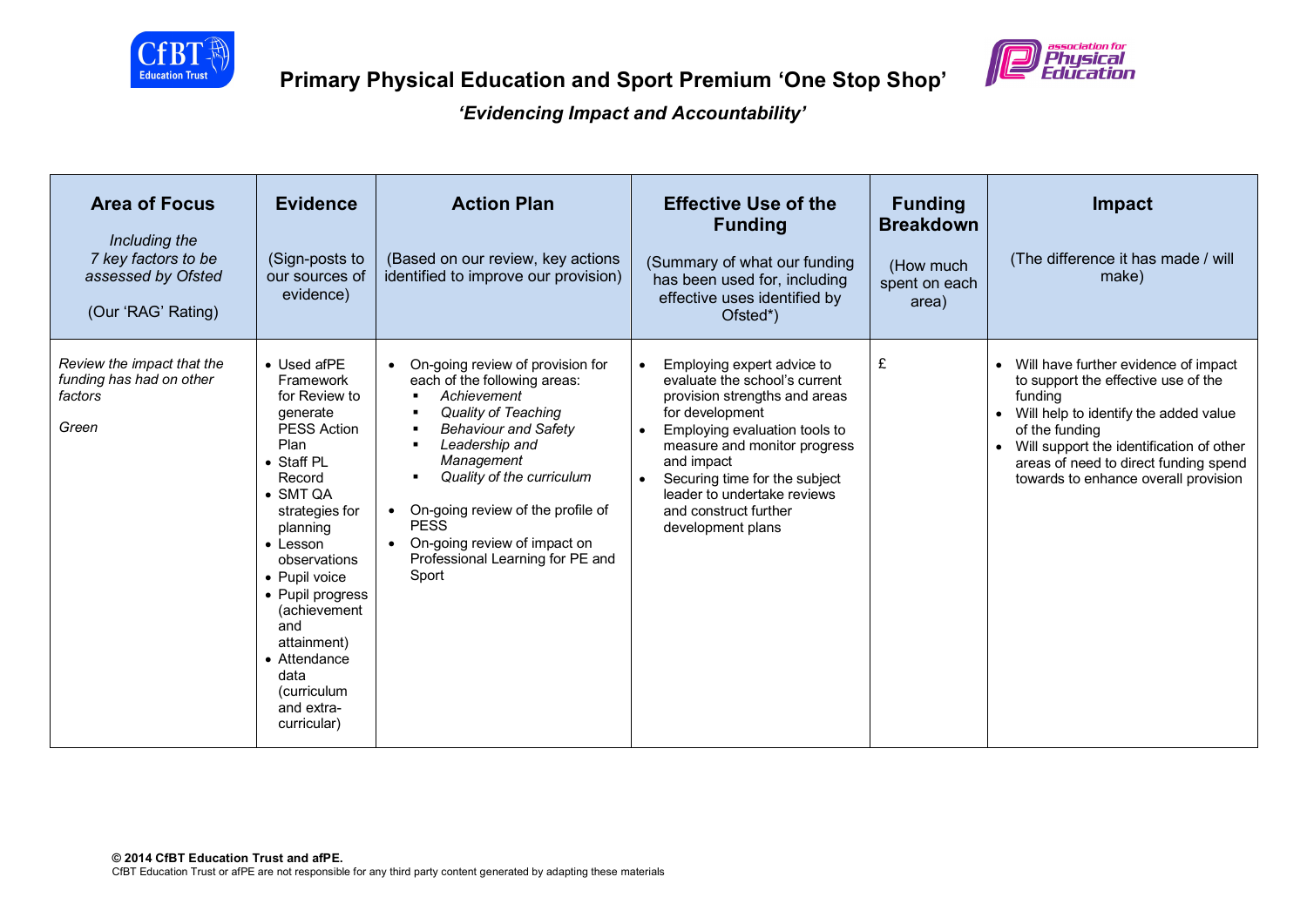

*'Evidencing Impact and Accountability'*

**Further links to support you Ofsted www.ofsted.org** Preparing a school self-evaluation summary (Jan. 2014) Inspecting primary school PE and School Sport: new funding (Jan. 2014) Physical Education Survey Visits (Dec. 2013) Ofsted Survey Visits - Supplementary Guidance (Dec. 2013) **CfBT www.cfbt.com Association for Physical Education (afPE) www.afpe.org.uk Free Downloads:** Quality of Teaching in Physical Education – From Good to Outstanding (Jan. 2014) Achievement in Physical Education (Jan. 2014) Effective employment and deployment of coaches Poster: afPE outcomes and contributions to Physical Education & School Sport **New 2014 National Curriculum:** New 2014 National Curriculum **Membership:** afPE School Membership Form **afPE Quality Mark Award:** afPE Quality Mark for Physical Education & Sport - Review Tool and Award (To apply for this award please contact simon.leach@afpe.org.uk)

**© 2014 CfBT Education Trust and afPE.** CfBT Education Trust or afPE are not responsible for any third party content generated by adapting these materials